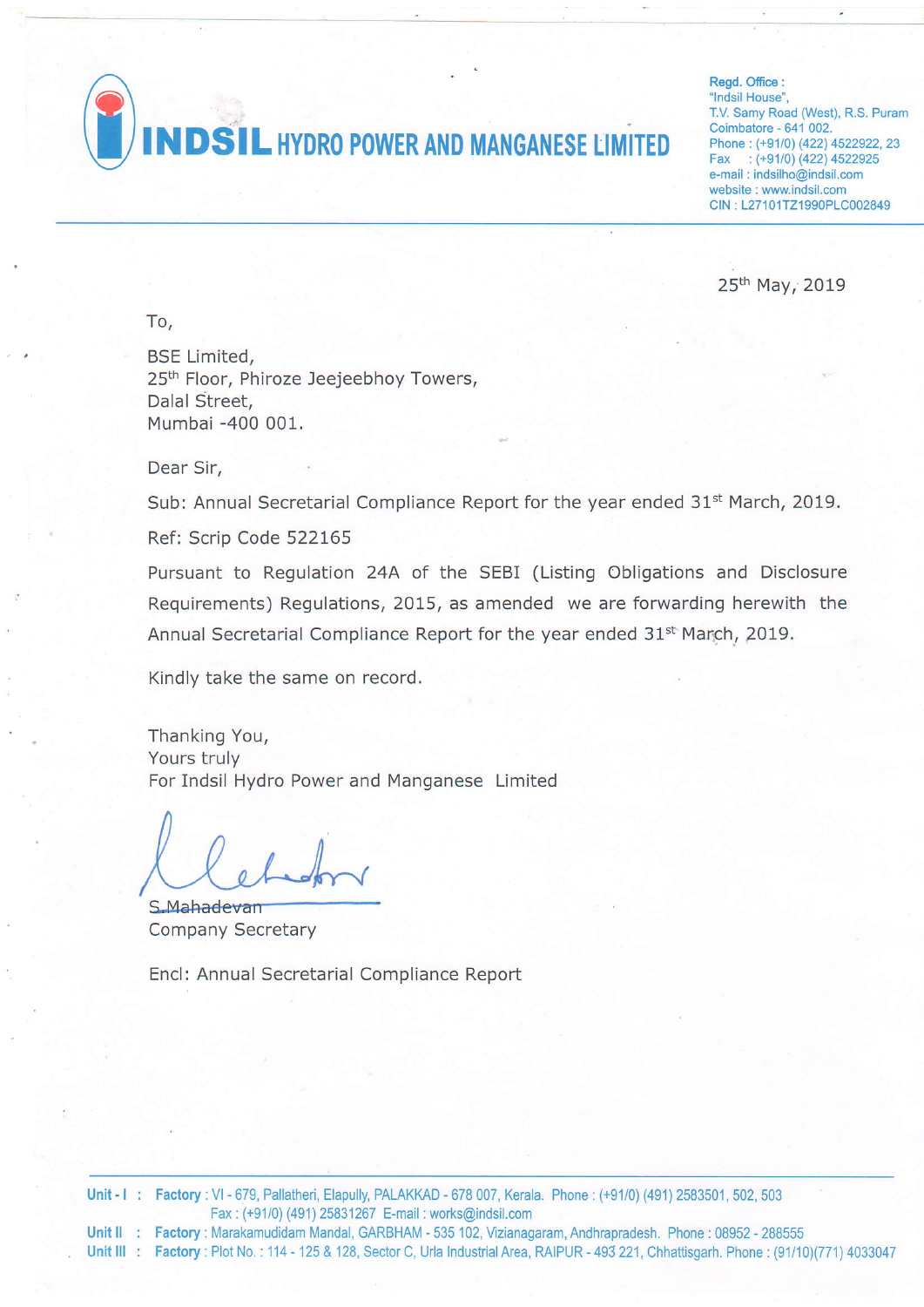MDS & Arragio

**Company Secretaries in Practice** 

## M.D. Selvarai **M Com MBA FCS**

"SURYA", 35, Mayflower Avenue, Sowripalayam Road, Coimbatore 641028. Phone: 0422-2318780, 2316755, Fax: 0422-2314792, E-mail: mds@mdsservices.in, Web: www.mdsservices.in

## Secretarial Compliance Report of M/s. INDSIL HYDRO POWER AND MANGANESE LIMITED for the year ended 31<sup>st</sup> March, 2019

[Pursuant to Regulation 24A of the SEBI (Listing Obligations and Disclosure Requirements) Regulations, 2015]

I, M D Selvaraj (FCS 960 / CP.No.411) of M/s. MDS & Associates, Company Secretaries, have examined:

- (a) all the documents and records made available to us and explanation provided by M/s.INDSIL HYDRO POWER AND MANGANESE LIMITED (CIN: L27101TZ1990PLC002849) ("the listed entity");
- (b) the filings/ submissions made by the listed entity to BSE Limited ("the stock exchange");
- (c) website of the listed entity;

for the year ended 31<sup>st</sup> March, 2019 ("Review Period") in respect of compliance with the provisions of:

- (a) the Securities and Exchange Board of India Act, 1992 ("SEBI Act") and the Regulations, circulars, guidelines issued thereunder; and
- (b) the Securities Contracts (Regulation) Act, 1956 ("SCRA"), rules made thereunder and the Regulations, circulars, guidelines issued thereunder by the Securities and Exchange Board of India ("SEBI");

The specific Regulations as applicable to the listed entity, whose provisions and the circulars/ guidelines issued thereunder, have been examined, include: -

- (a) Securities and Exchange Board of India (Listing Obligations and Disclosure Requirements) Regulations, 2015;
- (b) Securities and Exchange Board of India (Issue of Capital and Disclosure Requirements) Regulations, 2018;
- (c) Securities and Exchange Board of India (Substantial Acquisition of Shares and Takeovers) Regulations, 2011;
- (d) Securities and Exchange Board of India (Share Based Employee Benefits) Regulations,  $2014;$
- (e) Securities and Exchange Board of India (Prohibition of Insider Trading) Regulations, 2015;